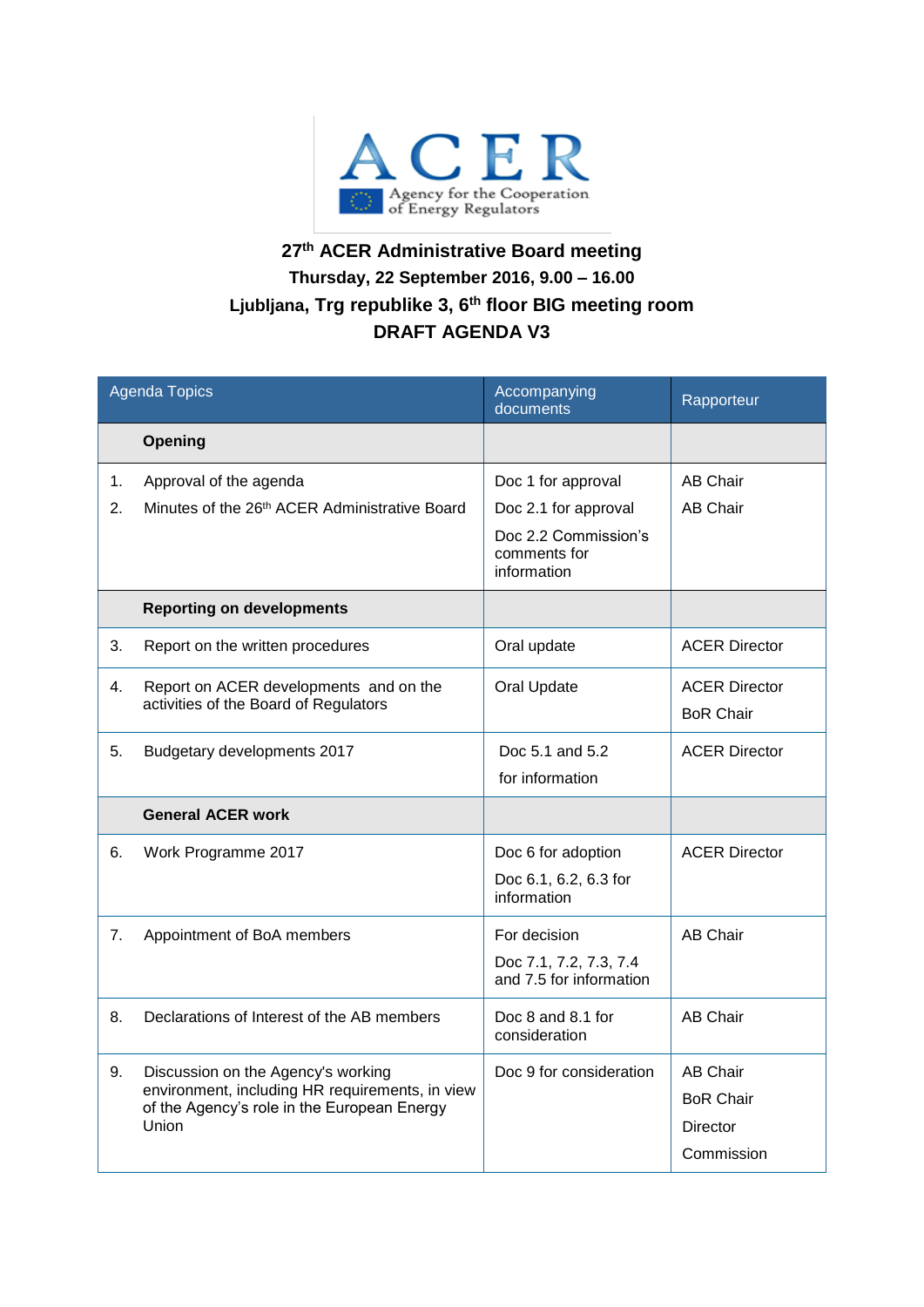| <b>Agenda Topics</b>                                                                                                                                                                                      | Accompanying<br>documents                                                                                                                                                                                                | Rapporteur           |
|-----------------------------------------------------------------------------------------------------------------------------------------------------------------------------------------------------------|--------------------------------------------------------------------------------------------------------------------------------------------------------------------------------------------------------------------------|----------------------|
| 10. Revised 2016 Indicative Procurement Plan for<br>operational tasks (Annex VII of Work Programme<br>2016)                                                                                               | Doc 10 for adoption                                                                                                                                                                                                      | <b>ACER Director</b> |
| <b>Administrative Work</b>                                                                                                                                                                                |                                                                                                                                                                                                                          |                      |
| 11. IAS Strategic Internal Audit Plan 2017-2019                                                                                                                                                           | Doc 11 for consideration                                                                                                                                                                                                 | <b>ACER Director</b> |
| 12. Audit on Procurement Process in ACER                                                                                                                                                                  | Doc 12 for information                                                                                                                                                                                                   | <b>ACER Director</b> |
| 13. Building file                                                                                                                                                                                         | Doc 13 and 13.1 for<br>discussion                                                                                                                                                                                        | <b>ACER Director</b> |
| 14. Decision setting up a Staff Committee- model<br>decision                                                                                                                                              | Doc 14 for adoption                                                                                                                                                                                                      | <b>ACER Director</b> |
| Decision on the non-application of the<br>15.<br>Commission's Decision on the maximum<br>duration for the recourse to non-permanent staff<br>in the Commission services (7 year rule) – model<br>decision | Doc 15 for adoption                                                                                                                                                                                                      | <b>ACER Director</b> |
| Commission Decision of 24.6.2016 on the<br>16.<br>implementation of the learning and development<br>strategy of the European Commission -<br>C(2016)3828                                                  | For approval of the AB<br>that the Agency requests<br>opt-out from the<br>Commission decision<br>(Doc 16) and<br>authorisation to the<br>Director to request the<br>Commission's<br>agreement to its non-<br>application | <b>ACER Director</b> |
| Commission Decision of 24.6.2016 repealing<br>17.<br>existing rules on learning and development -<br>C(2016)3827                                                                                          | For approval of the AB<br>that the Agency requests<br>opt-out from the<br>Commission decision<br>(Doc 17) and<br>authorisation to the<br>Director to request the<br>Commission's<br>agreement to its non-<br>application | <b>ACER Director</b> |